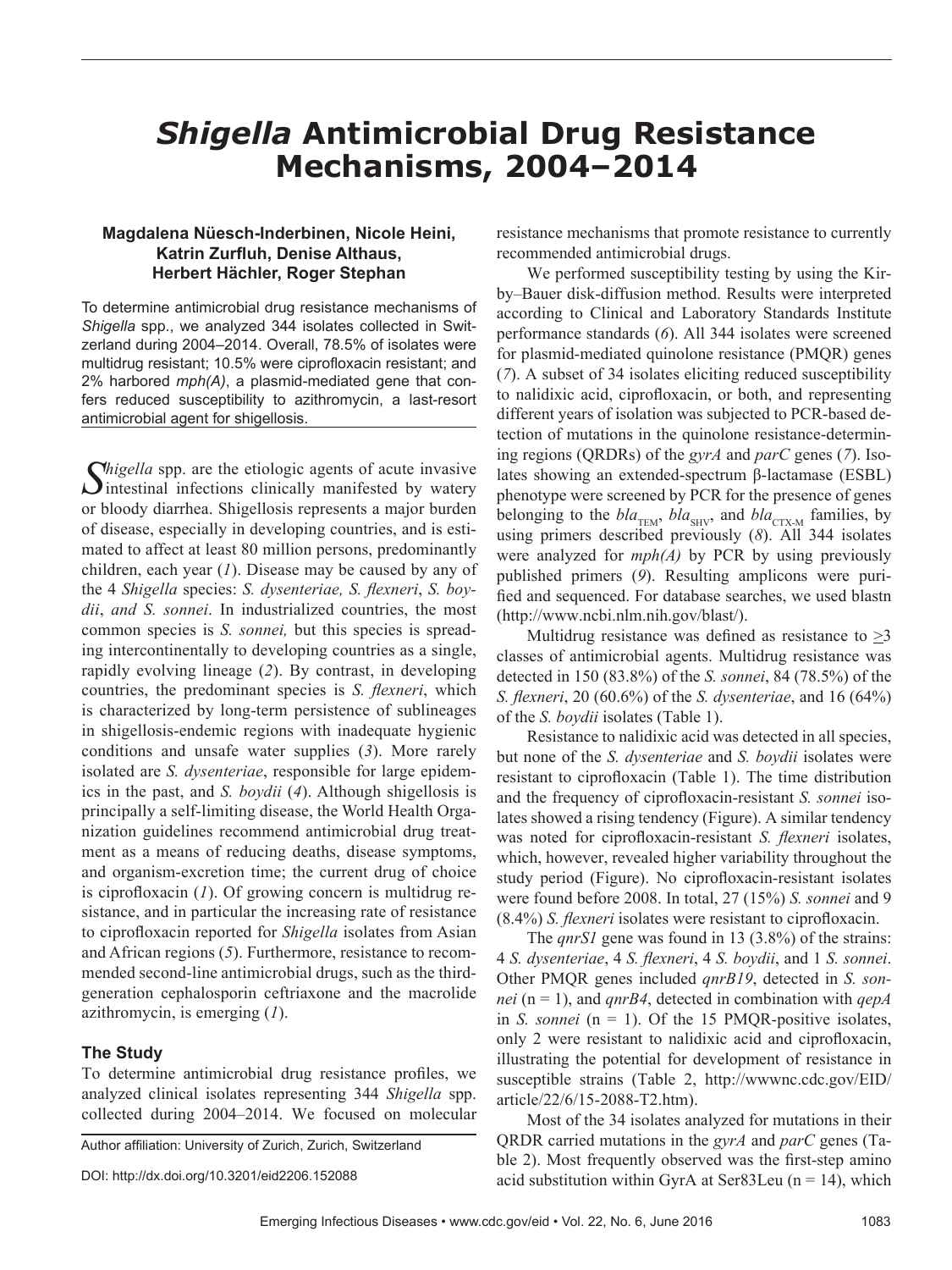#### **DISPATCHES**

| Agent                                                                                                                                                                              | No. (%) isolates   |                      |                          |                     |
|------------------------------------------------------------------------------------------------------------------------------------------------------------------------------------|--------------------|----------------------|--------------------------|---------------------|
|                                                                                                                                                                                    | S. sonnei, n = 179 | S. flexneri, n = 107 | S. dysenteriae, $n = 33$ | S. boydii, $n = 25$ |
| AmpicIlin                                                                                                                                                                          | 31 17.3)           | 73 (68.2)            | 19 (57.6)                | 12 (48)             |
| Amoxicillin/clavulanic acid                                                                                                                                                        | 2(1.1)             | 1(0.9)               |                          | 0(0)                |
| Cephalothin                                                                                                                                                                        | 12(6.7)            |                      |                          |                     |
| Cefotaxime                                                                                                                                                                         | 8(4.5)             |                      |                          |                     |
| Nalidixic acid                                                                                                                                                                     | 49 (27.4)          | 15(14)               | 2(6)                     | 2(8)                |
| Ciprofloxacin                                                                                                                                                                      | 27(15)             | 9(8.4)               |                          |                     |
| Azithromycin*                                                                                                                                                                      | 2(1.1)             | 5(4.7)               |                          |                     |
| Trimethoprim                                                                                                                                                                       | 172 (96)           | 70 (65.4)            | 20(60.6)                 | 15 (60)             |
| Sulfamethoxazole                                                                                                                                                                   | 151 (84.4)         | 71 (66.4)            | 19 (57.6)                | 16 (64)             |
| Kanamycin                                                                                                                                                                          | 1(0.5)             | 1(0.9)               |                          |                     |
| Gentamicin                                                                                                                                                                         | 4(2.2)             |                      |                          |                     |
| Streptomycin                                                                                                                                                                       | 163 (91)           | 81 (75.7)            | 24(72.7)                 | 18 (72)             |
| Tetracycline                                                                                                                                                                       | 145 (81)           | 83 (77.6)            | 22(66.6)                 | 13 (52)             |
| Chloramphenicol                                                                                                                                                                    | 6(3.4)             | 56 (52.3)            | 9(27.3)                  | 2(8)                |
| *For azithromycin, no Clinical and Laboratory Standards Institute breakpoints for <i>Enterobacteriaceae</i> exist. Isolates harboring <i>mph(A)</i> were regarded as<br>resistant. |                    |                      |                          |                     |

**Table 1**. Antimicrobial drug resistance of 344 *Shigella* spp. isolates, Switzerland, 2004–2014

was associated with resistance to nalidixic acid. The double substitutions within GyrA at Ser83Leu/Asp87Gly  $(n = 11)$ and Ser83Leu/Asp87Asn  $(n = 2)$  occurred invariably in combination with the substitution in ParC (Ser80Ille) and occurred in ciprofloxacin-resistant isolates. In addition, some unusual genotypes were detected; strains containing only second-step mutations within GyrA were observed for Asp87Tyr  $(n = 4)$  and Asp87Asn  $(n = 1)$  and were associated with resistance to nalidixic acid. The substitution ParC(Ala85Ser) was observed in nalidixic acid–resistant *S. boydii* isolates with Gly(Ser80Leu)  $(n = 2)$  (Table 2).

Our data document an ongoing trend toward dominance of *S. sonnei*, which is reflective of a current global shift in the epidemiologic distribution of this species (*10*). Of the 18 patients for whom travel to India was documented, isolates from 55.6% were resistant to ciprofloxacin, a finding that supports previous reports of importation of ciprofloxacin-resistant *Shigella* from India to Europe and the United States (*11*,*12*) and emphasizes the need to obtain travel information from patients receiving treatment for shigellosis. Furthermore, therapeutic efficiency of fluoroquinolones may be decreased because of the presence of PMQR determinants in phenotypically susceptible strains. PMQR genes are of concern because they not only promote mutations within the QRDR, resulting in resistance to fluoroquinolones, but they may disseminate among other species of *Enterobacteriaceae*.

Besides ciprofloxacin, the third-generation cephalosporin ceftriaxone is recommended as an alternative for the treatment of shigellosis (*1*). Resistance to the broadspectrum β-lactam ampicillin was observed in all *Shigella* species (Table 1); however, the ESBL phenotype (resistance to cefotaxime; Table 1) was restricted to *S. sonnei* and was found in 8 strains (4.5% of *S. sonnei* isolates). PCR



**Figure**. *Shigella* spp. isolated in Switzerland, 2004–2014, and percentages of ciprofloxacinresistant *S. sonnei* and